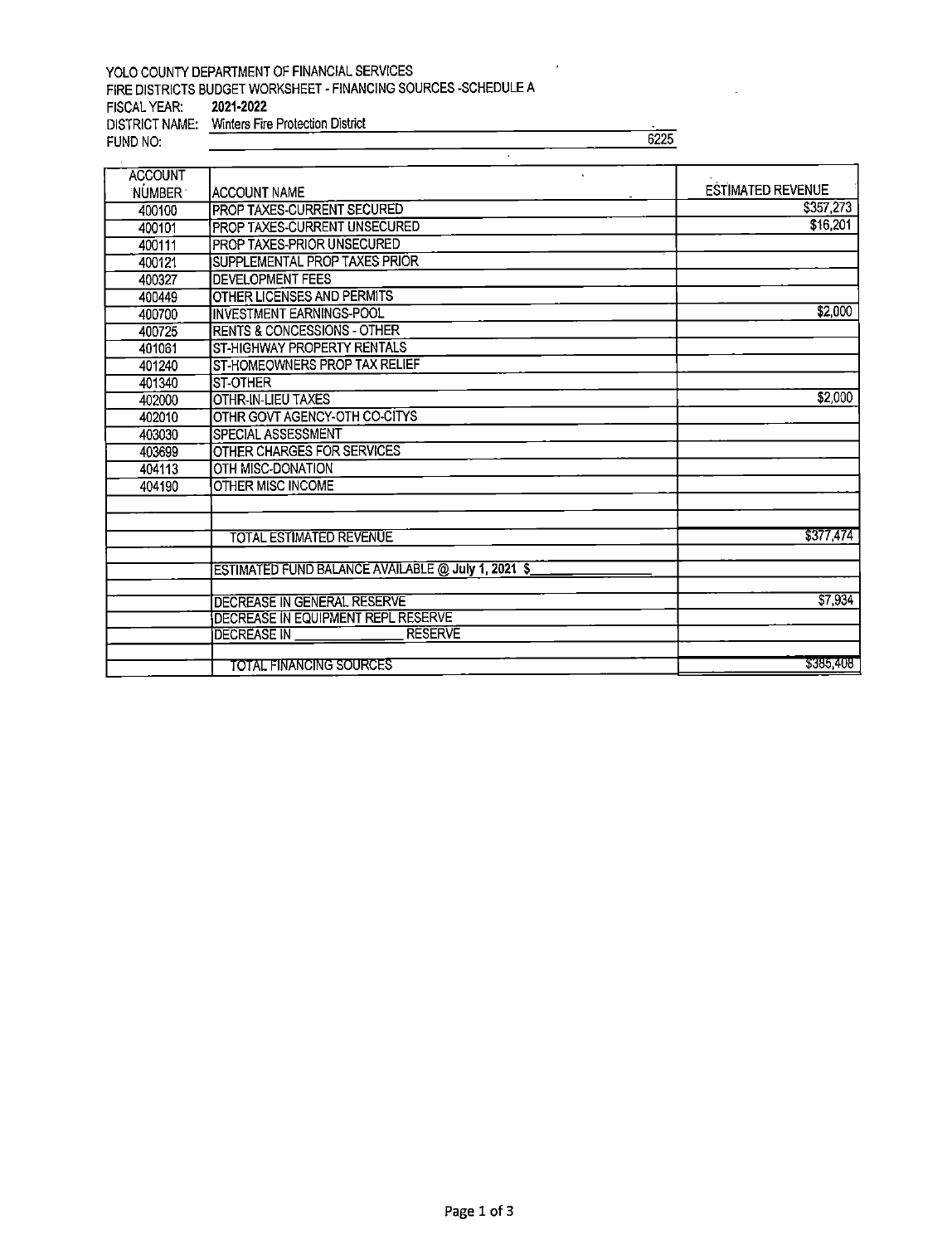## YOLO COUNTY DEPARTMENT OF FINANCIAL SERVICES FIRE DISTRICTS BUDGET WORKSHEET - FINANCING USES -SCHEDULE B<br>FISCAL YEAR: 2021-2022 FISCAL YEAR: DISTRICT NAME: Winters Fire Protection District<br>FUND NO:

FUND NO: 6225

 $\zeta$ 

 $\mathbf{1}$ 

| <b>ACCOUNT</b>   |                                                |                       |
|------------------|------------------------------------------------|-----------------------|
| <b>NUMBER</b>    | ACCOUNT NAME                                   | <b>APPROPRIATIONS</b> |
| 500100           | <b>REGULAR EMPLOYEES</b>                       |                       |
| 500110           | <b>EXTRA HELP</b>                              |                       |
| 500120           | <b>OVERTIME</b>                                |                       |
| 500130           | <b>STANDBY TIME</b>                            |                       |
| 500160           | <b>LEAVE BUYOUT</b>                            |                       |
| 500310           | <b>RETIREMENT</b>                              | \$117,530             |
| 500320           | <b>OASDI</b>                                   |                       |
| 500330           | <b>FICA/MEDICARE</b>                           |                       |
| 500340           | <b>HEALTH INSURANCE</b>                        | \$3,801               |
| 500380           | <b>UNEMPLOYMENT INSURANCE</b>                  |                       |
| 500390           | WORKERS' COMPENSATION INSURANC                 |                       |
|                  | TOTAL SALARY & BENEFITS                        | \$121,331             |
|                  |                                                |                       |
| 501010           | <b>CLOTHING &amp; PERSONAL SUPPLIES</b>        |                       |
| 501020           | <b>COMMUNICATIONS</b>                          |                       |
| 501030           | <b>FOOD</b>                                    |                       |
| 501040           | <b>HOUSEHOLD EXPENSE</b>                       |                       |
| 501051           | <b>INSURANCE-PUBLIC LIABILITY</b>              |                       |
| 501052           | INSURANCE-FIRE & EXTENDED                      |                       |
| 501053           | INSURANCE-OTHER                                |                       |
| 501070           | MAINTENANCE-EQUIPMENT                          |                       |
| 501071           | <b>MAINTENANCE-BUILDG IMPROVMNTS</b>           |                       |
| 501080           | MED, DENTAL, & LAB SUPPLIES                    |                       |
| 501090           | <b>MEMBERSHIPS</b>                             |                       |
| 501100           | MISCELLANEOUS EXPENSE<br><b>OFFICE EXPENSE</b> |                       |
| 501110           | OFFICE EXP-POSTAGE                             |                       |
| 501111<br>501112 | OFFICE EXP-PRINTING                            |                       |
| 501151           | <b>PROF &amp; SPEC SVC-AUDITG &amp; ACCTG</b>  | \$250                 |
| 501152           | PROF & SPEC SVC-INFO TECH SVC                  |                       |
| 501155           | PROF & SPEC SVC-MED, DENTAL, LAB               |                       |
| 501156           | <b>PROF &amp; SPEC SVC-LEGAL SVC</b>           |                       |
| 501165           | PROF & SPEC SVC-OTHER                          |                       |
| 501169           | <b>BOARD MEETING STIPENDS</b>                  |                       |
| 501180           | PUBLICATIONS AND LEGAL NOTICES                 |                       |
| 501190           | <b>RENTS AND LEASES - EQUIPMENT</b>            |                       |
| 501191           | <b>RENTS &amp; LEASES-BUILDG &amp; IMPRV</b>   |                       |
| 501205           | <b>TRAINING</b>                                |                       |
| 501210           | <b>MINOR EQUIPMENT</b>                         |                       |
| 501232           | SPECDPT EXP-ELECTION SUPPL/SVC                 |                       |
| 501249           | <b>SPECDPT EXP-OTHER</b>                       |                       |
| 501250           | <b>TRANSPORTATION AND TRAVEL</b>               |                       |
| 501260           | <b>UTILITIES</b>                               |                       |
|                  | TOTAL SERVICES AND SUPPLIES                    | \$250                 |
|                  |                                                |                       |
|                  |                                                |                       |

 $\ddot{\phantom{0}}$